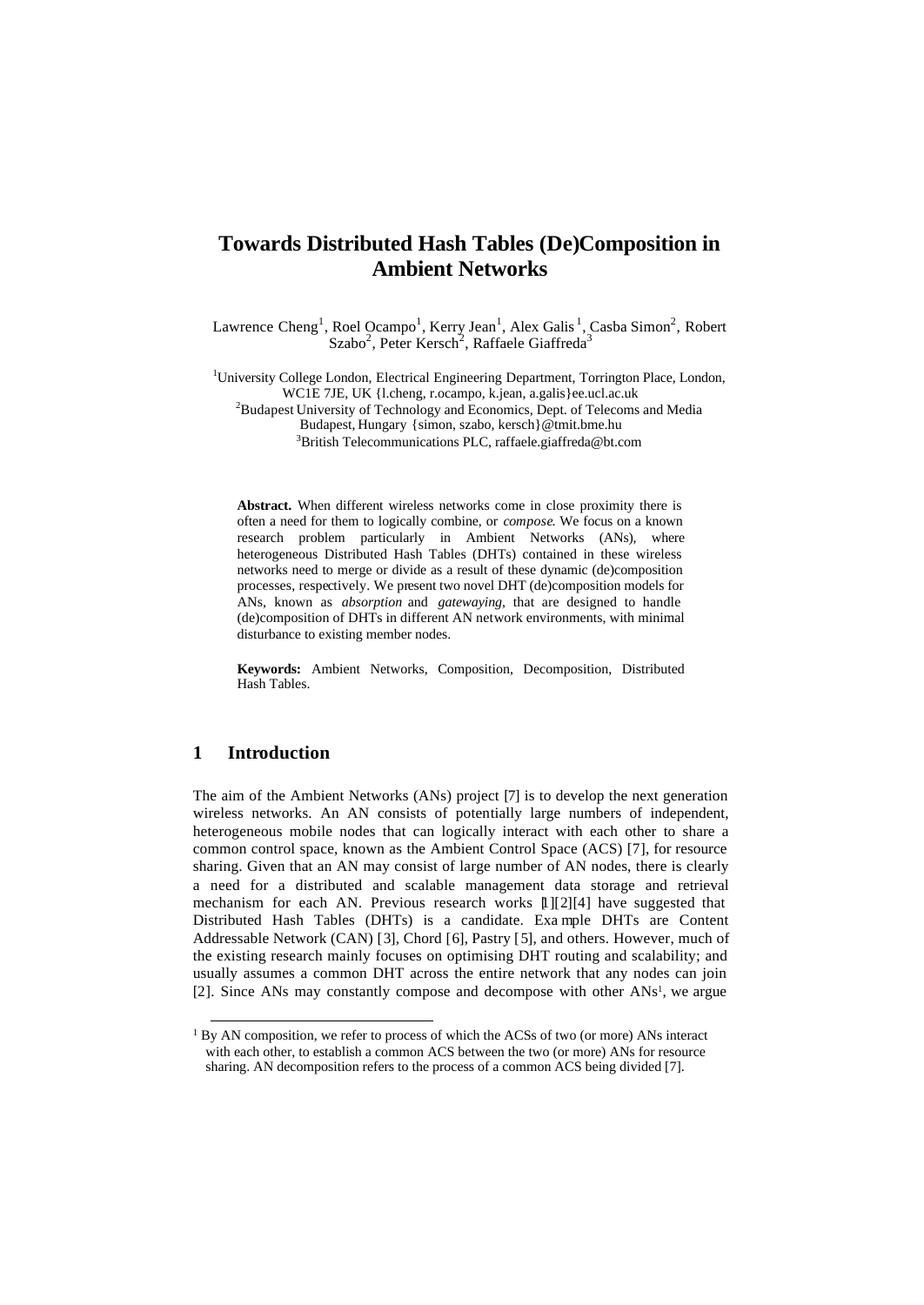that the successful use of DHTs in implementing various distributed management components in ANs depends on an ability to efficiently *compose* and *decompose* DHTs. By DHT (de)composition, we refer to member nodes of homogeneous or heterogeneous<sup>2</sup> DHTs of different ANs interacting with each other to share distributed information.

The challenge is that DHT (de)composition in ANs must be conducted in a resource-limited environment i.e. a wireless environment. Thus, in addition to the need for a more efficient underlying routing algorithm in DHTs (which is beyond the scope of this paper), there is a need to minimise the disturbance caused by the (de)composition process to existing member nodes of the DHTs. By minimising the disturbance, we mean to minimise: (a) the amount of network overhead incurred by the (de)composition process, and (b) the amount of storage data that needs to be (re)distributed to other nodes in the DHT *after* (de)composition has completed (during which keyspace might have been re-assigned to new members). As far as we are aware, there has not been a vast amount of research work on DHT (de)composition; a DHT merging process designed for DHTs based on the Chord protocol was presented in [2] (see later). In this paper, we shall outline two novel (de)composition models for CAN-based DHTs for AN. We shall also discuss the mappings of our mo dels to DHT implementations other than CAN. We start our investigation based on CAN-based DHTs because of its design simplicity, which could help readers understand this new research challenge (of DHT (de)composition). Furthermore, this would enable us to gain a better understanding of the design requirements of DHT (de)composition, and put ourselves in a better position to evaluate, experiment with, and to tailor a generic DHT (de)composition model that would also cover other DHTs.

### **2 Background**

In this section, we will start off with explaining some of the assumptions that we have made when designing our approaches. Then, we shall provide an overview of our approaches, by discussing their unique features and triggering factors.

### **2.1 Assumptions**

l

To simplify our discussion, we assume that each AN has DHT-based management components. Each AN node will have its own keyspace in the DHT once it has joint a DHT; and each node maintains a coordinate routing table that keeps IP addresses and virtual coordinate zones of its neighbours in the approach as indicated in [3]. To simplify our discussion, we assume one DHT establishment per AN. Remember that we are interested in DHT (de)composition in this paper; thus, (pre)establishment of

<sup>2</sup> By homogenous DHTs, we refer to DHTs that use keyspace of the *same* keysize (e.g. both uses 160-bit keyspace). By heterogeneous, we refer to the opposite (e.g. 160-bit keyspace Vs. 256-bit keyspace).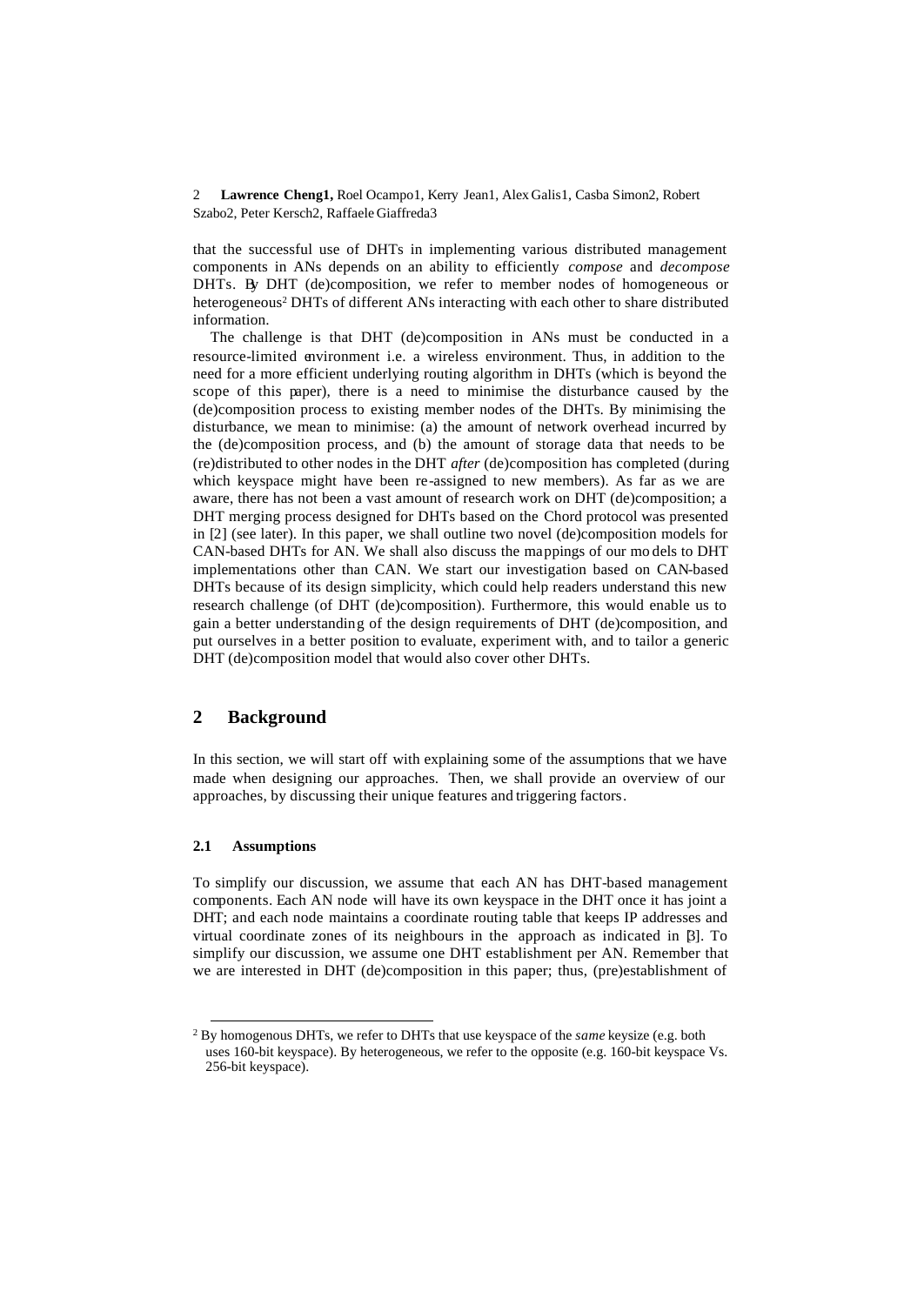DHT in each AN is assumed. Readers are referred to [1][8] for more detail on optimized DHT establishment techniques for wireless networks.

### **2.2 An Overview on the Two Models**

We present two DHT composition models for ANs, known as *absorption* and *gatewaying*. The absorption model (Fig. 1a) refers to two (or more) individual DHTs (that are owned by two or more ANs respectively) completely merging together, resulting in one *uniform* DHT across the composing ANs. The gatewaying model (Fig. 1b) refers to *bridging* two (or more) individual DHTs together without modifying their original keyspace. Both approaches enable information sharing between DHTs, but are tailor-designed to accommodate *different* network environments (see later).



**Fig. 1.** The generic models of absorption and gatewaying

### **2.3 Triggering Factors for the Two Models**

l

Although we do not intend to specify the exact criteria when absorption or gatewaying between DHT should be triggered<sup>3</sup>, but to illustrate the differences between absorption and gatewaying, first, consider this deployment scenario: when a coach arrives at a train station, an unknown (but potentially large) number of

<sup>&</sup>lt;sup>3</sup> We believe these issues should be defined by the corresponding AN/DHT Service Providers (SPs) (readers are referred to [7] for more details). Also, SPs should define policies for guiding nodes when nodes are presented with multiple joining offers from different (nearby) DHT<sub>s</sub>.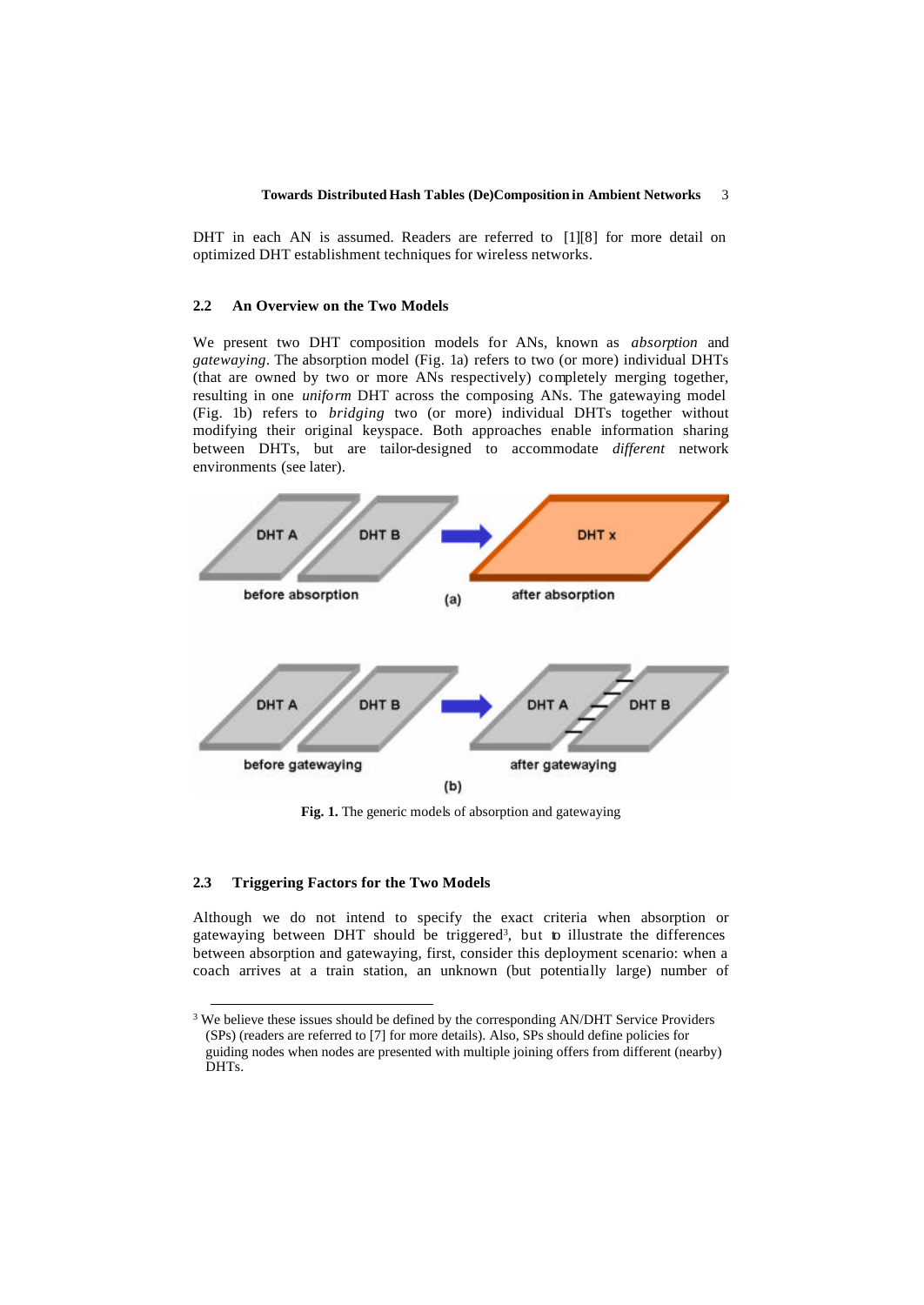passengers will be getting off the coach and walking towards the station. Assume each passenger is a passenger node, and DHTs have already been established among member nodes of the station and the coach respectively. Because the number of passenger nodes getting off the coach is unknown (i.e. a very dynamic situation), it would be difficult to establish a *fresh*, *new* DHT (e.g. passenger DHT) among members of such a highly dynamic group in *real-time*. Instead, because the station DHT is readily available, should passenger nodes (those getting off the coach) wish to become members of a DHT (say, to share information), they should be *absorbed* into the (more static) DHT (i.e. the station DHT). The absorption model is therefore designed to minimise the network overhead on members (whether they are existing members of a DHT or not) when many nodes attempt to join practically at the same time.

The gatewaying model is suitable when one (or more) of the ANs/DHTs come together within reachable distance, but member nodes of the AN/DHTs remain (relatively) static. For example, when two wagons are joined together at an intermediate train station, member nodes of the two wagons are likely to be static (some passengers might get off the train but the majority would stay). There is a need to bridge between the DHTs, so that the DHTs can share information.

# **3 The Absorption Model**

### **3.1 The Protocol**

One way of enabling absorption (as identified in [2]) would be to allow nodes (of a discarded DHT, or do not belong to any DHT) to join a stable DHT, by negotiating with nodes of the stable DHT individually using the standard procedure as  $\beta$ . Typically this would require each of the joining nodes to randomly select a keyspace, and obtain keyspace directly from the node that "owns" it in the stable DHT. We refer this as *simple merging*. The advantage of simple merging is its simplicity, i.e. no changes to the existing protocols are needed. But the drawback is that *all* key-value pairs hosted on member nodes of the discarded DHT or on individual nodes would have to be re-distributed to nodes of the stable DHT. Also, if keyspace is randomly selected, many nodes in the stable DHT must also update their neighbourhood information each time a new node joins (see later for more details). In the case of large scale deployment, this could potentially create unnecessary network traffic, which is not desirable, particularly in wireless networks.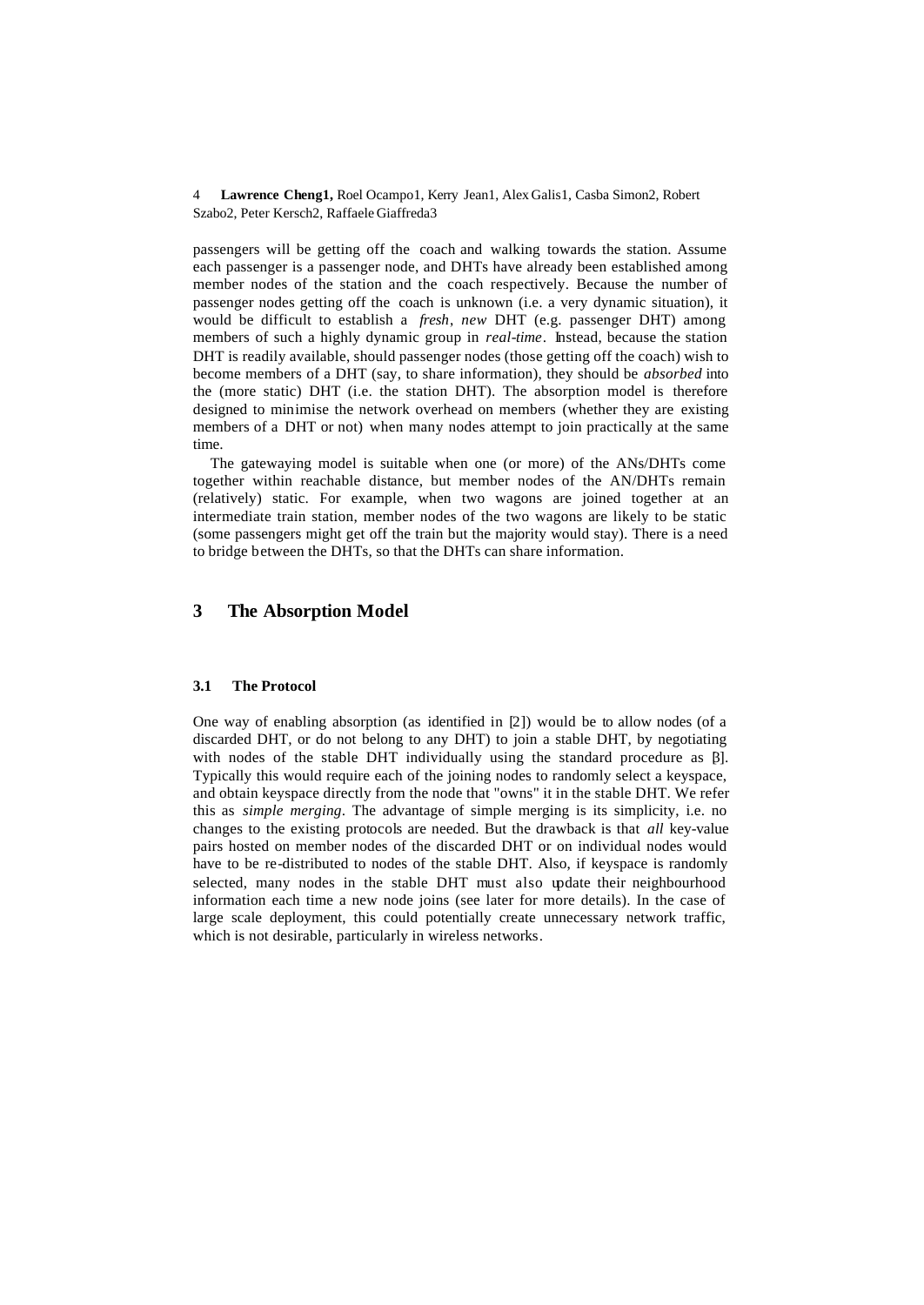

**Fig. 2.** The absorption model

We suggest that, absorption negotiations should be conducted through the point(s) of contact between the (two) ANs only. Points of contact are the nodes that have *physical connections* with other ANs. For example, Y2 and Y3 are the points of contact of AN/DHT Y (Fig. 2); whereas X1 and X4 are the points of contact of AN X. In this example, we assume that nodes in AN/DHT Y (i.e. the coach AN/DHT) will join with AN/DHT X (because the station AN/DHT is more stable). Instead of Y2 and Y3 randomly selecting points in the keyspace of any nodes of DHT X (which is the case in [2][3]), X1 and X4 will give up some of their keyspace to Y2 and Y3 respectively, by carefully selecting appropriate keyspace from *within* the keyspace that they own. Note that the entire absorption process is a transient process, which ceases to operate after a timeout. After the timeout, new nodes will be joining the (unified) DHT under the normal procedure; that is, by randomly selecting keyspace from any nodes in the DHT (see later).

Note that a key feature of absorption is that keyspace is selected within a keyspace (instead of splitting), with the goal of reducing the level of disturbance to neighbouring nodes. Fig. 3 4 shows the resultant keyspace partitioning under different approaches. Fig. 3a shows the original keyspace of DHT X (before composition). If nodes of DHT Y are allowed to randomly select keyspace from member nodes of DHT X, or if X1 and X4 simply split up their keyspace for Y2 and Y3 respectively, the resultant keyspace might end up as shown in Fig. 3b. As a result, X1, X2, X3, X4

l

<sup>&</sup>lt;sup>4</sup> For simplicity, we illustrate our examples using a 2-dimentional coordinate space.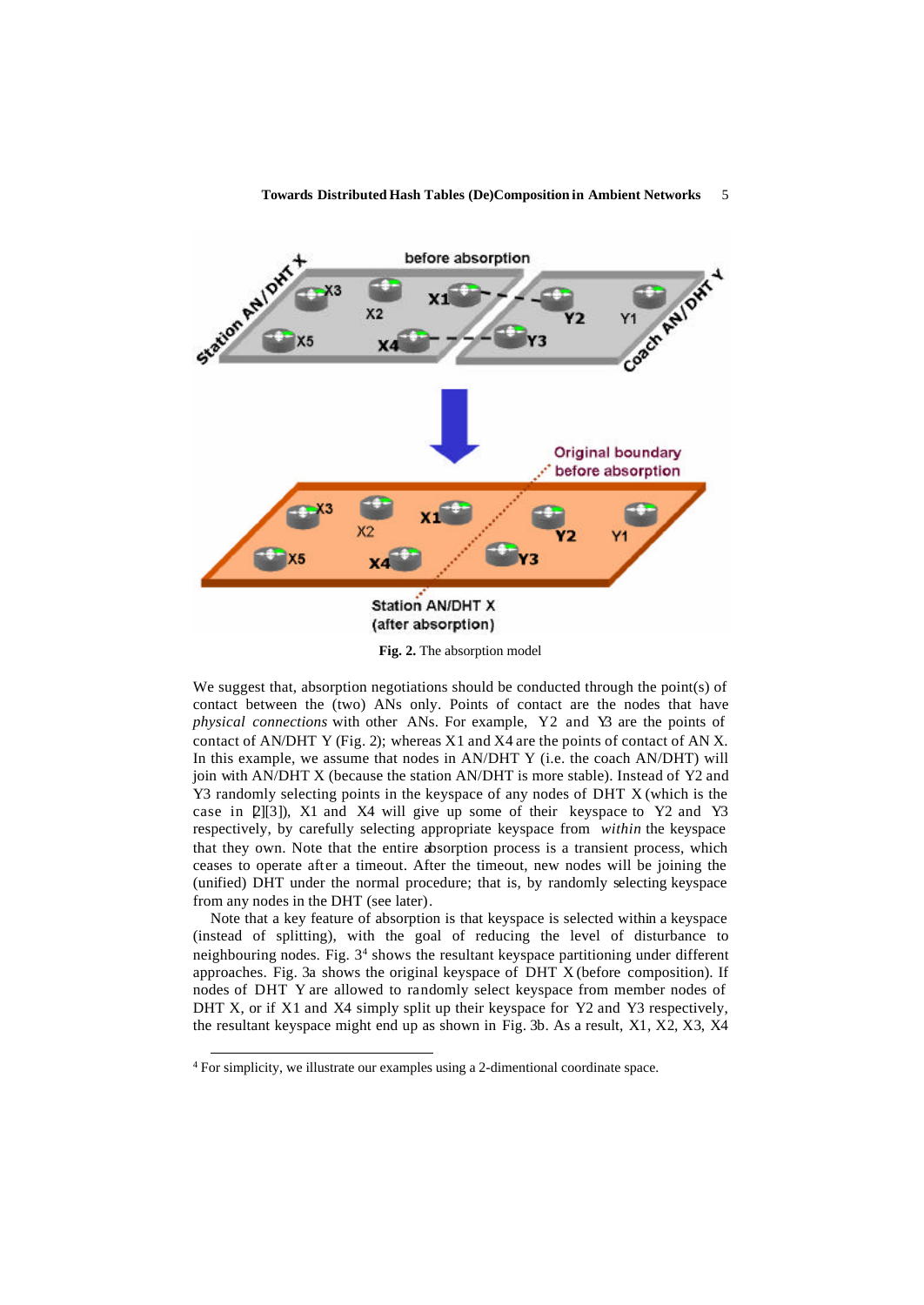and X5 would *all* have to update their neighbourhood information. This is obviously less desirable. However, by carefully selecting keyspace within the owner's keyspace (Fig. 3c), only node X1 and X4 would have to update their keyspace respectively. Once dedicated members of DHT Y (i.e. Y2 and Y3) have been assigned with keyspace, they will (re)distribute the keyspace to other members of DHT Y wishing to join DHT X (i.e. Y1) (Fig. 3d). This arrangement is again to minimise the disturbance to existing member nodes of DHT X.



**Fig. 3.** Resultant keyspace ownership in different approaches

Imagine if all the remaining nodes of DHT Y (i.e. just Y1 in this case, and potentially many more) join DHT X using the standard procedure: if the scale is large (i.e. many nodes joining at once), existing me mber nodes of DHT X would have to expend significant resources on the tasks of keyspace partitioning and updating neighbourhood information. When absorption is used, remaining nodes (e.g. Y1) should *not* obtain keyspace from nodes other than their points of contact (i.e. Y2 and Y3). When node Y1's join DHT request traverses through Y2 (or Y3), Y2 should terminate the request; Y2 should select *within* the portion of its assigned keyspace, and return the selected keyspace to Y1. The same approach is repeated between Y1 and other nodes of DHT Y: when Y1 has intercepted a join\_DHT request from other nodes of DHT Y, Y1 will terminate the request, and will response with a selected portion of keyspace within its own keyspace. In this way, each node is responsible for (re)distributing keyspace; thus, a distributed approach for keyspace (re)distribution among the joining nodes is achieved.

### **3.2 Discussion**

The advantage of the absorption approach is that once keyspace has been assigned by X1 and X4 to Y2 and Y3, all other existing member nodes of DHT X (except X1 and X4) are not disturbed. The process is entirely transparent to other nodes that are existing members of the original DHT X; and other nodes that were members of DHT Y may join DHT X through Y2 and Y3 (and subsequently through Y1 once Y1 has obtained its keyspace from Y2 and Y3), which is also a transparent process to existing member nodes of DHT X. Unlike the simple merging approach, our approach requires only a few nodes of the DHT (i.e. DHT X) to be disturbed, and with much less network traffic (i.e. negotiation and communications between AN/DHT are conducted between the points of contact only). Furthermore, because each node is capable of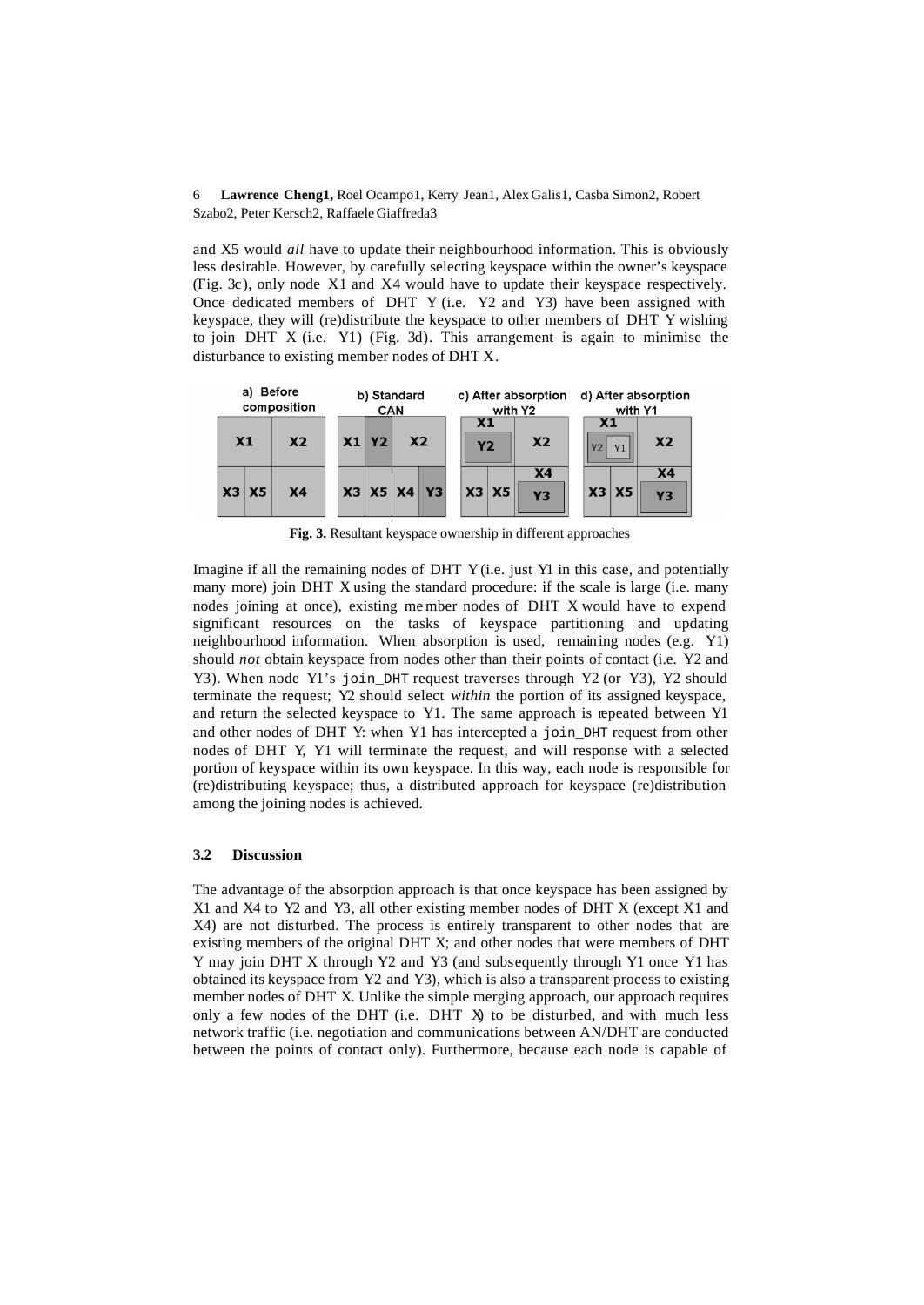(re)distributing keyspace, keyspace distribution is achieved in a distributed and scalable manner.

It may appear that the requirement of explicit assignation of keyspace by keyspace owners (e.g. Y2) to new joiners (e.g. Y1) violates the random balancing rules in DHTs (i.e. nodes should randomly select keyspace for balance loading). However, we argue that absorption is a transient procedure. After the timeout, new nodes must join through the normal procedure; the keyspace would eventually be randomly and evenly distributed on average. It is possible that all nodes in the DHTs have physical connectivity with each other (i.e. a fully meshed structure of physical connectivity). In this case, one may argue the use of absorption, because effectively all nodes are points of contact. However, if all (wireless) nodes are physically interconnected, then the nodes must be within close physical range. This implies that the number of participating nodes in this merging would be limited. Thus, the amount of network traffic created by, say, a simple merging, would have much less effect. It should be noted that the use of dedicated points of contact for handling keyspace does not affect scalability of the absorption model. The points of contact are responsible for *initially* collecting a portion of keyspace from nodes of the other DHT (i.e. DHT X), and redistributing keyspace to their *immediate* neighbours only. Once the immediate neighbours have obtained their keyspace from the points of contact, the immediate neighbours shall intercept (and terminate) any traversing join\_DHT requests from other member nodes (of DHT Y), and (re)distribute keyspace to those nodes. Therefore, keyspace (re)distribution to member nodes of DHT Y is carried out in a distributed fashion.

Once new nodes have joint a DHT, they may distribute their local data to other nodes in the DHT if desired (i.e. the put(key, value) operation). To minimise traffic caused by many nodes putting data onto many other nodes at one time, provisioning [4] is made in our approach to upload pointers only, instead of the actual piece of data. For exa mple, if Y3 needs to put a piece of data on X2, a pointer is put instead of the actual piece of data. The pointer refers to the actual location of where the data is residing on (e.g. the data source). Thus, the amount of data storage traffic caused by (many) new joining nodes is reduced. One may argue that this arrangement increases the round-trip delay for retrieving a piece of data. However, this approach is ideal for situation where the data to be stored requires frequent updating, such as realtime bandwidth monitoring data. Instead of the data source continually updating the data values on a remote node, a requester – once obtained a pointer to the data source through the DHT – can contact the data source *directly* (readers are referred to [4] for more details).

The arrangement of giving out keyspace to a physical neighbouring node also enhanced routing locality. This is because the resultant overlay DHT neighbourhood reflects the underlying physical neighbourhood. In the standard CAN approach, keyspace ownership are randomly distributed. This means that two neighbouring overlay nodes may be in fact physically distanced. This has a major impact on routing especially in wireless networks; because if routing locality is not addressed, the overhead to route from one overlay node to another can be significantly much higher. However, at the time of absorption, routing locality is optimised in the portion(s) of the keyspace that is being given out during absorption. Note that this approach does not result in creating de facto gateways. It may appear that in Fig. 2 the absorption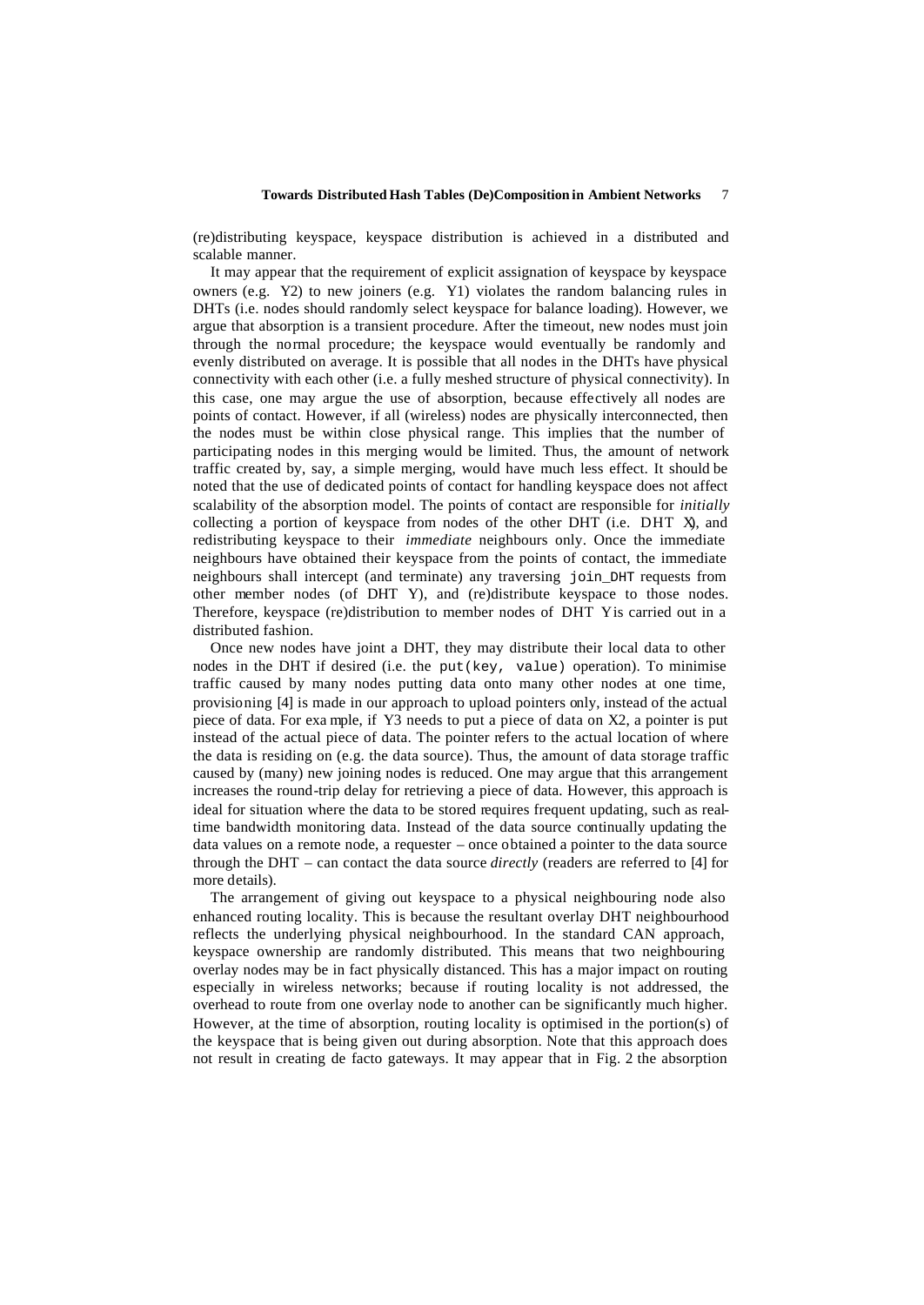approach turns X1 to be the de facto gateway of Y2 on the DHT overlay (because to route to Y2 you must always route through X1). However, according to the underlying network connection, X1 is the physical gateway to Y2 *prior to* absorption beings. Therefore, the absorption approach does not create new gateways, but the overlay gateways are the results of absorption that reflects the underlying physical network. Furthermore, we have discussed that the absorption model is a transient process: so in the longer run, when more nodes join through the standard CAN approach, the overlay routing will become more balanced.

# **4 The Gatewaying Model**

#### **4.1 The Protocol**

l



**Fig. 4.** The gatewaying model between two wagon AN/DHTs

We have mentioned in an earlier section that through gatewaying, the composed AN/DHTs would be able to share information, but at the same time retaining their original keyspace. Existing DHT approaches usually assume only one common DHT (i.e. one common keysize); however, due to the dynamic and heterogeneous nature of ANs, there is a need to support composition between DHTs of different keysize. Thus, there are two environments in which gatewaying may be deployed: gatewaying between DHTs that use keyspace of the same keysize; and gatewaying between DHTs that use keyspace of different keysize. When gatewaying between DHTs of the same keysize, nodes of the composing DHTs are notified of the existence of the other DHTs that are now becoming accessible, as well as their own gateways to the other DHTs<sup>5</sup>. Gateways are the points of contact which have physical connections with nodes of another DHTs; but they serve a different purpose from the points of contact in the absorption model.

<sup>5</sup> As an initial approach, notifications are sent to member nodes of a DHT through multicast. Multicast is chosen for its simplicity.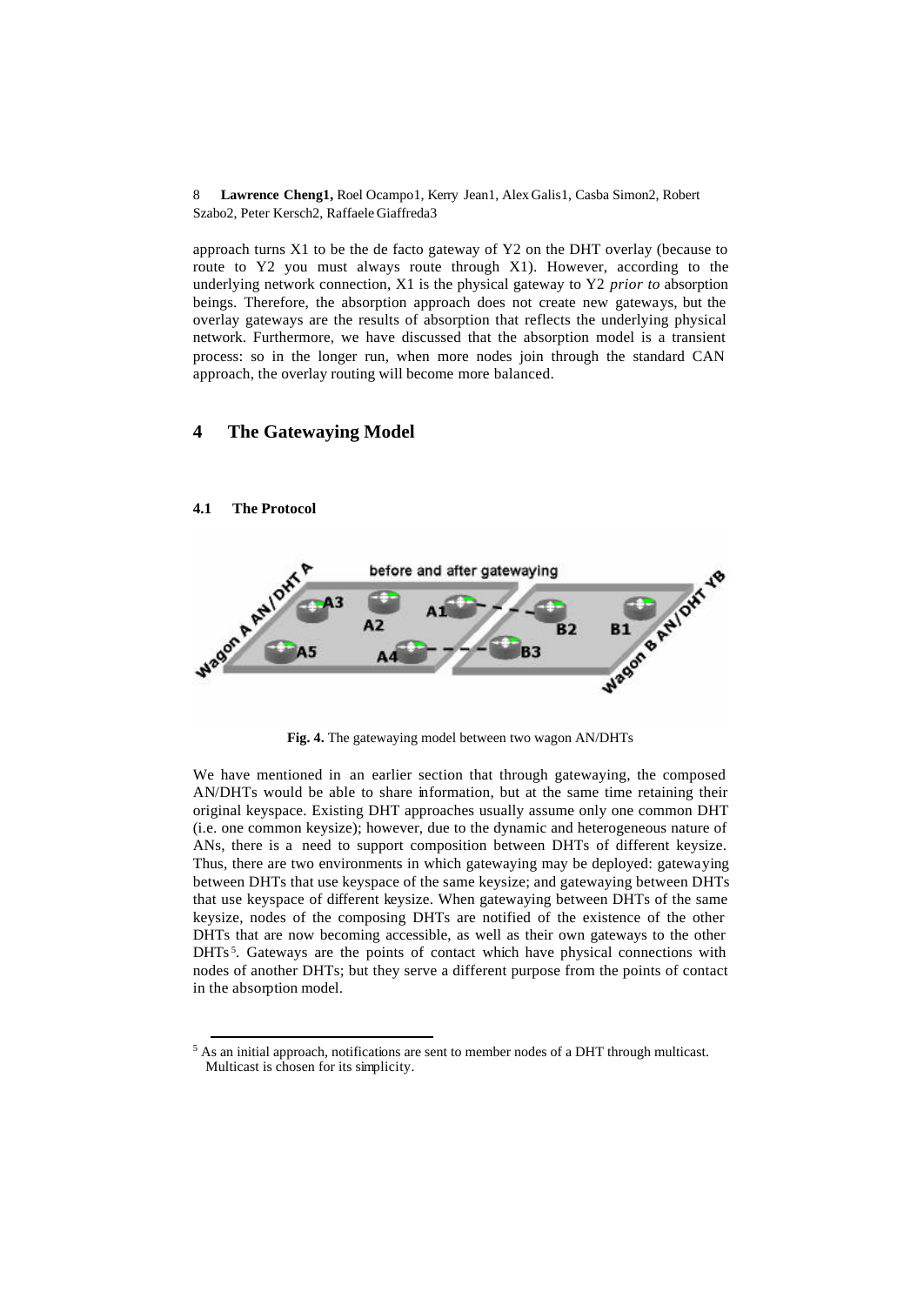For example, nodes of DHT A (Fig. 4) must be notified that A1 and A4 are the gatewaying nodes to another DHT (i.e. DHT B). The gateways do no more than notification (i.e. they will not request for keyspace). To gain access to another (gatewayed) DHT, member nodes would need to maintain the state of at least one of their gateways<sup>6</sup>. Let's say A5 would like to retrieve a piece of information (after DHT gatewaying). We provide two options for this node to do a search over the gatewayed DHTs: (a) a sequential minimal-evaluation search, and (b) a parallel search. Sequential minima l-evaluation search is ideal for locating unique pieces of data (e.g. a particular video file); whereas parallel search enables a node to locate network-wide information e.g. a node that needs Internet access may wish to search all gatewayed ANs for the best available Internet throughput link that.

In the sequential minimal-evaluation search, A5 computes the location of the information in its home DHT (DHT A) in the same way as stated in the standardised protocol [3], and tries to get the information from the node (of DHT A) that is supposed to hold the information. Suppose the information of interest is not stored in DHT A (i.e. data not found); with gatewaying, the search will continue searching for the same piece of information from other gatewayed DHTs (i.e. DHT B). The node of DHT A which fails to provide A5 with the requested information, say, A3, will inform one of its gateways (i.e. A1), and requests the gateway to search for the same piece of information in other (gatewayed) DHTs. The request is conducted through the gatewaying nodes i.e. A1 and B2. B2 (i.e. the corresponding gatewaying node of DHT B) will try to locate the piece of information on behalf of A1, and will fetch over the results to A1 (and subsequently node A5) if the information can be located in DHT B. The search terminates as soon as the information is located (hence the term *minimal evaluation*), and is not forwarded to other DHTs that may be similarly gatewayed in this scenario. In contrast, in a parallel search, as the name implies, the query is forwarded simultaneously (through the gateways) to all DHTs through their respective gateways.

If the composing DHTs' keyspace are of different keysize, we use a similar approach as above, except that B2 must use the correct hash algorithm to compute the correct location in DHT B. For instance, if DHT A's keyspace is 160-bit whereas DHT B's keyspace is 256-bit, B2 must use SHA-256 to compute the correct keyspace of the requested information. Note that when a new AN node wishes to join a DHT that has already been gatewayed, the new node joins the DHT that it is in contact with.

# **4.2 Discussion**

l

The advantage of gatewaying is its simplicity and reduction in network overhead. It enables information retrieval across DHTs without modifying existing keyspace structure. Thus there is no need to update neighbourhood information on each node in the gatewayed DHTs (which would be required in simple merging or, to some extent,

<sup>&</sup>lt;sup>6</sup> Ideally for robustness, member nodes should maintain as much state of its gateways as possible. However, there is a trade-off between overhead and robustness. As an initial design, we require each node to maintain at least one of its gateways.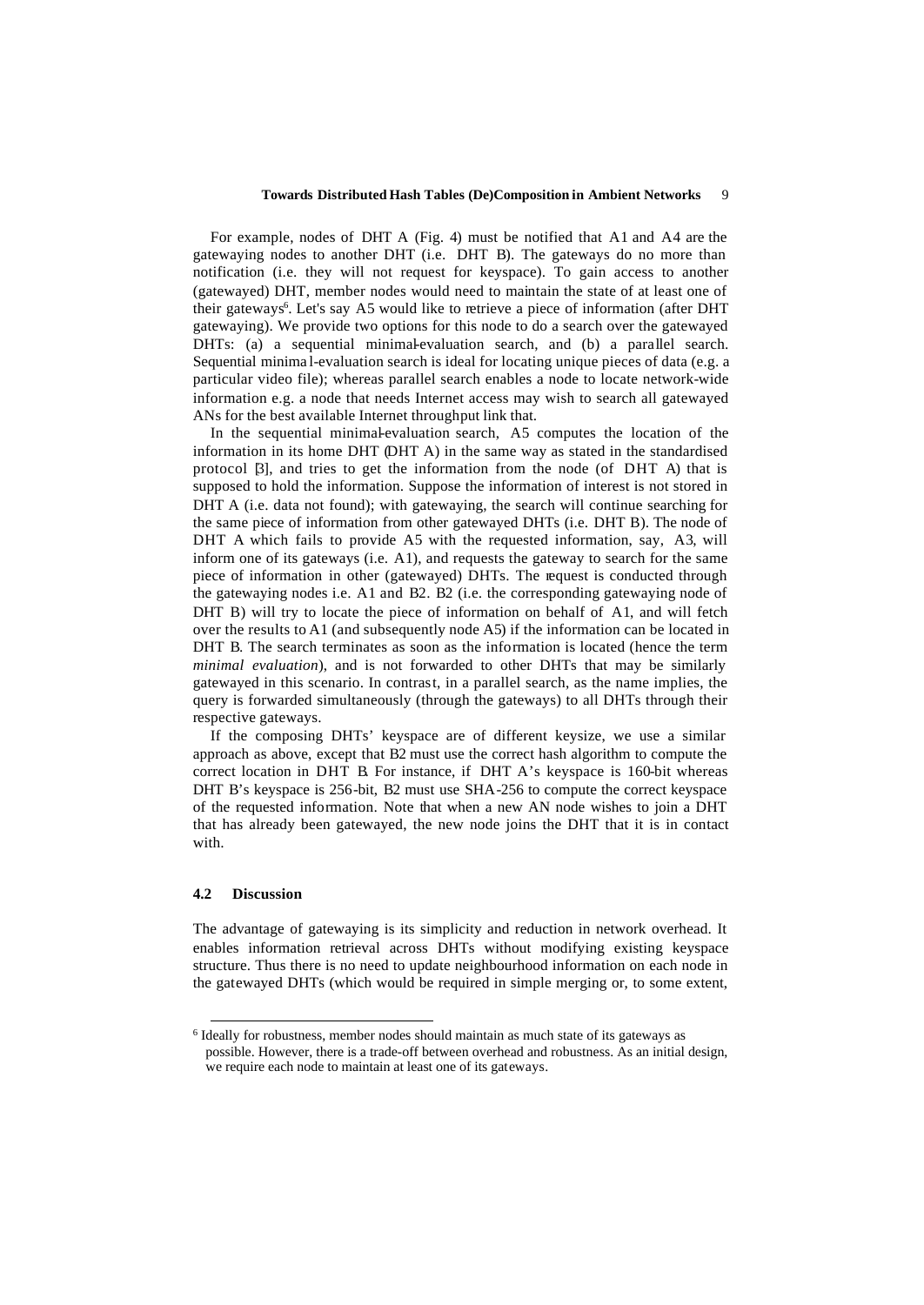absorption). Also, the chances of successfully retrieving a particular piece of information increase as the number of gatewayed DHTs increases; which enhances the robustness of the overall data retrieval process (i.e. more likely to locate the piece of data of interest). The scale of state maintenance at one gateway is not dependent on the size of the neighbouring networks/DHTs, but depends only on the number of immediate neighbouring gateways, which makes our approach scalable. More importantly, because there is no change to ownership of the keyspace of the gatewayed DHTs, there is no need for data (pointer) (re)distribution, which reduces network overhead. The downside is that the gatewaying model is only applicable when member nodes of the to-be-gatewayed DHTs are relatively static. It may appear that the use of gateways for inter-DHT communications would result in some centralised processing (on the gateways). However, it should be noted that not all get(key, value) requests are processed by the gateways; for example, cross-DHT data search takes place only when data retrieval within a DHT fails in sequential minimal-evaluation search, and stops as soon as the data of interest is found; whereas parallel search is used for searching specific-types of information only (e.g. networkwide information). This mode therefore trades off slightly higher traffic costs and processing overhead (on the gatewaying nodes), to enhance overall robustness of the data retrieval process (when comparing to searching for data within one DHT only i.e. no gatewaying), and achieves potentially faster and more comprehensive searches over the entire composed space, with the possibility of returning multiple results from all gatewayed DHTs.

# **5 DHT Decomposition in ANs**

l

By AN decomposition, an AN is virtually divided into two (or more) ANs, the decomposed ANs do not recognise the existence of each other in the view of control and management<sup>7</sup>. There are several decomposition scenarios. Decomposition between DHTs that were composed through gatewaying is the simplest form. This may happen when, using our previous train scenario for this example, two wagons (which were gatewayed) are detached. Nodes in the gatewayed DHT are informed that the other DHT no longer exists, and the DHTs are said to be decomposed. Decomposition of nodes of a DHT that share one unified keyspace (i.e. may have previously composed through absorption) is slightly more complicated. A node may leave a DHT without establishing its own DHT or joining with another DHT. For instance, a train passenger switches off his laptop. This situation can be considered as a node departure, and can be handled through the standard procedure as specified in [3]: the departing node either handovers its keyspace to a neighbour (i.e. a clean approach), or the unoccupied keyspace will be taken over by its neighbours when its neighbours think it is dead [3]. In other circumstances, a set of nodes may decompose from a DHT, and would like to have a DHT of their own but using the original assigned keyspace. This can be achieved by the departing nodes simply by expanding

<sup>7</sup> This does not necessary mean the decomposed ANs are *physically* disconnected: we are referring to a separation of control space during decomposition of ANs.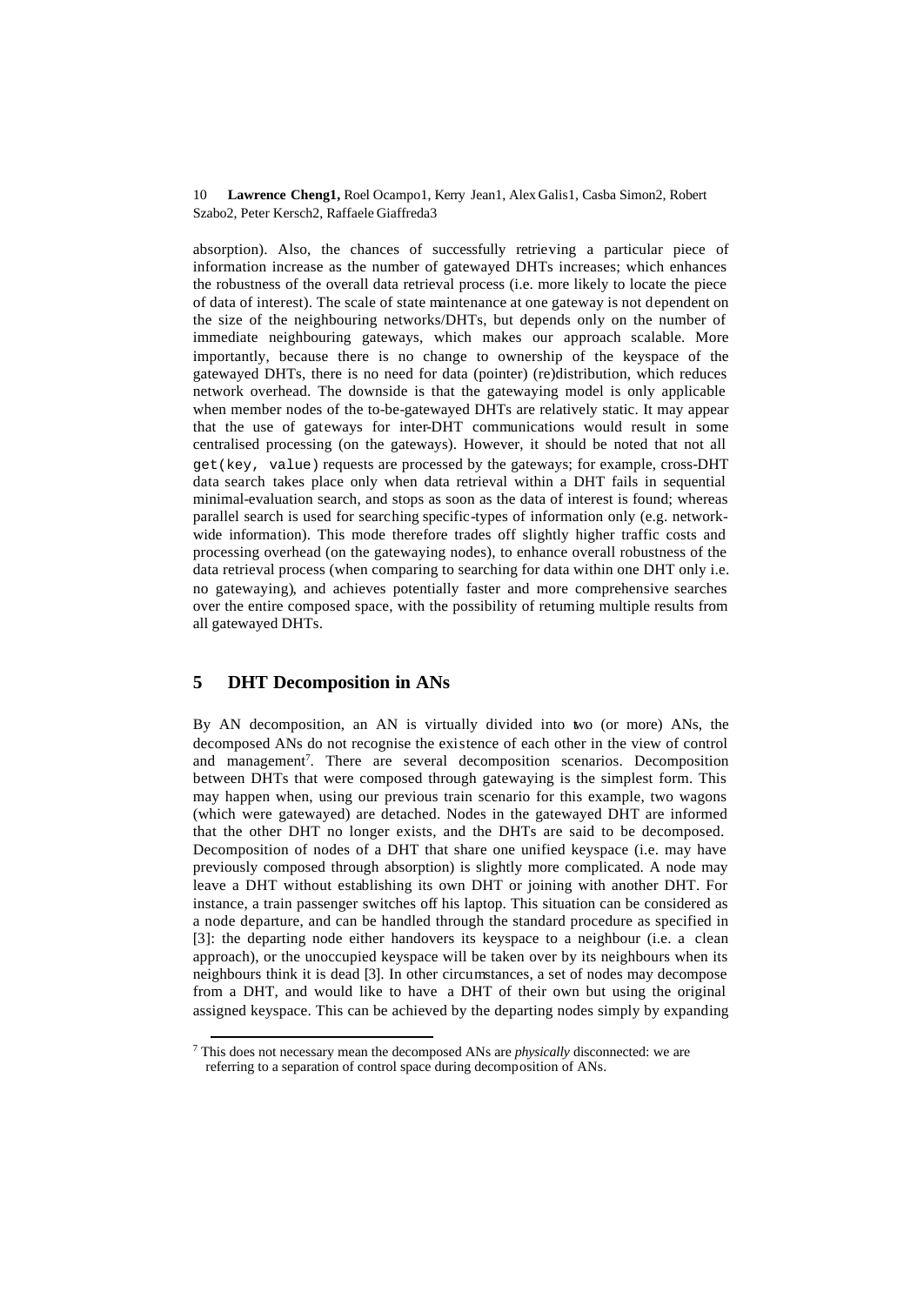their own keyspace as if some other nodes have departed from the DHT (Fig. 5). For instance, if 2, 3, and 5 are the departing nodes, they will expand to occupy the remaining space that appears to be "left over" by 1 and 4. The same applies to those who did not leave the DHT. The result would be two separate DHTs, but nodes would be able to retain the original assigned keyspace structure. The last scenario would be when some departing nodes decided to create a new DHT among themselves. In this case, they must discard the original DHT, and creates a new DHT from scratch.



**Fig. 5**. DHT Decomposition

# **6 Conclusion & Future Work**

We presented two novel models for DHT (de)composition in ANs under different networking environments. We have discussed how our designs minimise the disturbance to existing member nodes during DHT (de)composition, taken into account scalability and efficiency. We believe the research work presented in this paper gives us the insight for developing more generic models for other DHT implementations such as ring-based DHTs. As future work, we intend to investigate further into the inter-node communications during DHT (de)composition in ANs, and deploying our approaches on other DHT protocols.

### **Acknowledgement**

This paper describes work undertaken in the context of the EU -funded IST Ambient Networks (Phase 2) project

### **References**

1. H. Pucha, S. Das, Y. Hu, "Ekta: An Efficient DHT Substrate for Distributed Applications in Mobile Ad Hoc Networks", in Proceedings of the  $6<sup>th</sup>$  IEEE Workshop on Mobile Computing Systems and Applications (WMCSA), English Lake District, UK, Dec 2004.